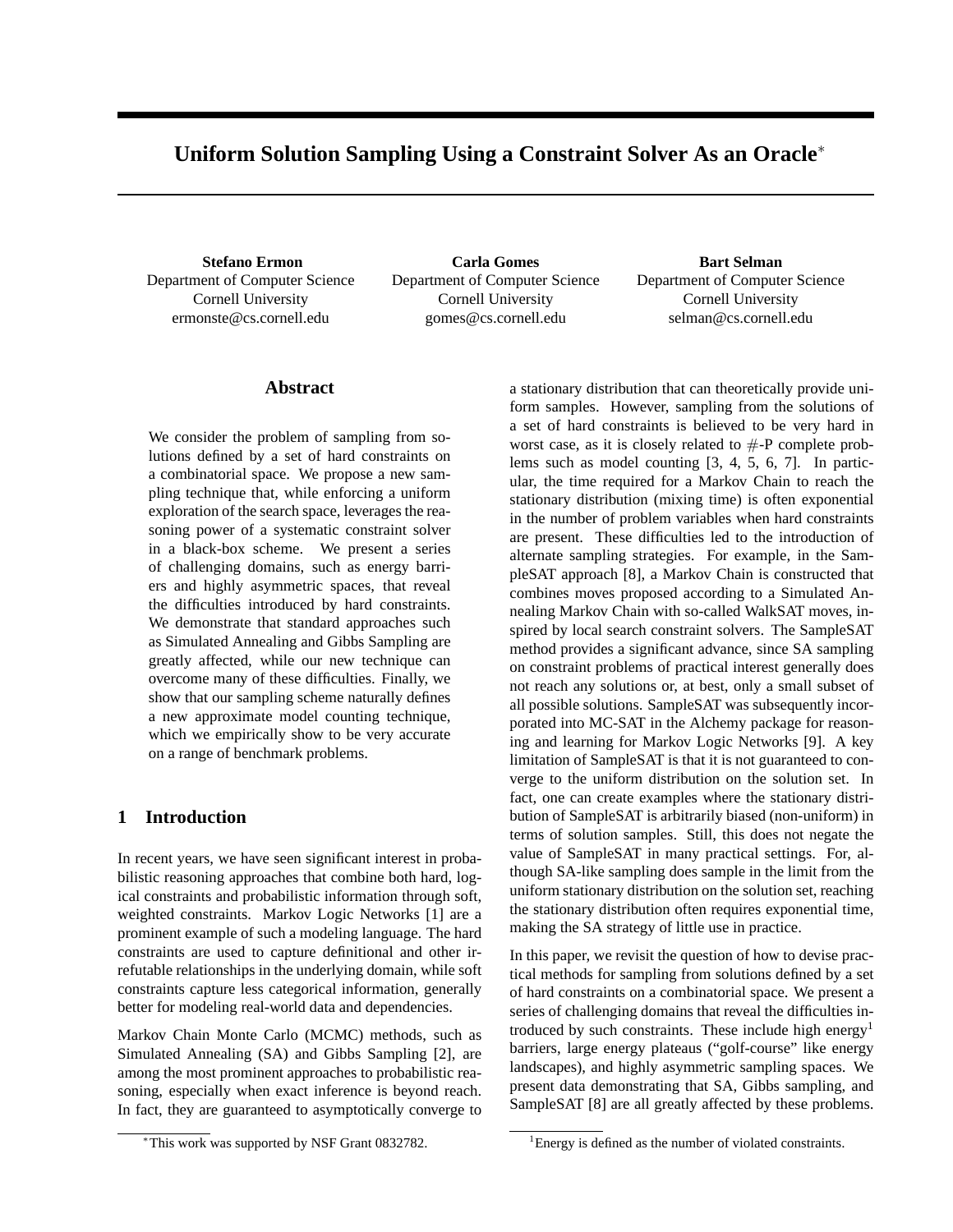However, we also show that highly structured energy landscapes can actually present new opportunities for solution samplers. Combinatorially defined energy functions have a rich structure embedded, but traditional MCMC methods are very general and therefore treat the energy as a "black-box", effectively ignoring the underlying structure. On the other hand, modern day constraint solvers use clever heuristic to exploit constraint structure as much as possible, and can solve very large structured industrial problems with millions of variables [10]. However, these solvers cannot be used directly as solution samplers because they tend to oversample certain solutions, as they are designed just to find one satisfying assignment but not to be uniform [8].

In this paper, we propose a novel sampling scheme called SearchTreeSampler, which leverages the reasoning power of a systematic constraint solver while enforcing a uniform exploration of the search space. Constraint solvers have been previously applied by SampleSearch [11, 12, 13] in the context of importance sampling, a framework where the performance is known to heavily depend on the choice of the proposal distribution. In contrast, SearchTreeSampler introduces a new way of exploring the search space that does not rely on a heuristically chosen proposal distribution, and directly provides (approximately) uniform samples. The constraint solver is used as a black-box, so that any systematic solver can be plugged in, with no modifications required. We empirically demonstrate that by leveraging constraint structure, SearchTreeSampler can overcome many of the difficulties encountered by other solution samplers. In particular, we show it can be orders of magnitude faster than competing methods, while providing more uniform samples at the same time. Further, we show that our sampling scheme naturally defines a new technique for approximately counting the number of distinct solutions (model counting), that we empirically show to be very accurate on a range of benchmark problems.

# **2 Problem Definition**

We consider the problem of sampling from a combinatorial search space defined by  $n$  Boolean variables and  $m$  constraints specified by a Boolean formula  $F$  in conjunctive normal form (CNF). A constraint or *clause* C is a logical disjunction of a set of (possibly negated) variables. A formula  $F$  is said to be in CNF form if it is a logical conjunction of a set of clauses C.

We define  $V$  to be the set of propositional variables in the formula, where  $|V| = n$ . A variable assignment  $\sigma : V \to$  $\{0, 1\}$  is a function that assigns a value in  $\{0, 1\}$  to each variable in  $V$ . As usual, the value  $0$  is interpreted as FALSE and the value 1 as TRUE. Let  $F$  be a formula in CNF over the set V of variables with  $m = |\mathcal{C}|$  clauses and let  $\sigma$  be a variable or truth assignment. We say that  $\sigma$  satisfies a clause  $C$  if at least one signed variable of  $C$  is TRUE. We say that a truth assignment  $\sigma$  is a satisfying assignment for F (also called a model or a solution) if  $\sigma$  satisfies all the clauses  $C \in \mathcal{C}$ . Let  $\mathcal{S}_F$  be the set of solutions of F, and let  $Z = |\mathcal{S}_F|$  be the number of distinct solutions.

Given a Boolean formula  $F$ , we define a discrete probability distribution  $D$  over the set of all possible truth assignments  $\{0, 1\}^n$  such that

$$
D(\sigma) = \begin{cases} 1/Z & \text{if } \sigma \in \mathcal{S}_F \text{ (i.e., } \sigma \text{ is a solution)} \\ 0 & \text{otherwise} \end{cases}
$$

In this paper we consider the problem of sampling from D. This problem is very hard and in fact simply deciding whether or not the support of  $D$  is empty is NP-complete (the CNF-SAT problem). Sampling is however believed to be even harder, as it is closely related to  $#$ -P complete problems such as inference and model counting [3, 4]. For instance, SAT solvers cannot be directly used as solution samplers because they tend to oversample certain solutions, as they are designed just to find one satisfying assignment but not to be uniform [8].

## **3 Background on Solution Sampling**

In this section, we briefly describe the main techniques for solution sampling.

### **3.1 Simulated Annealing**

Simulated Annealing is a MCMC algorithm that defines a reversible Markov Chain on the space of truth assignments  $\{0, 1\}^n$  to sample from a Boltzmann distribution [14]. The transition probabilities (and the steady state probability distribution) depend only on a property of the truth assignments called "energy". The energy  $E: \{0, 1\}^n \to \mathbb{N}$  gives the number of clauses violated by a truth assignment  $\sigma$  and is defined as follows

$$
E(\sigma) = |\{c \in \mathcal{C} | \sigma \text{ does not satisfy } c\}|.
$$

The Boltzmann steady state probability distribution is given by

$$
P_T(\sigma) = \frac{1}{Z(T)} e^{-\frac{E(\sigma)}{T}},
$$

where  $T$  is a formal parameter called "temperature", and  $Z(T)$  is the normalization constant. Notice that  $P_T$  assigns the same probability to all solutions, i.e.  $P_T(\sigma) = \alpha$  for all  $\sigma \in S_F$ , but is not necessarily zero for non-solutions. Given an algorithm  $A$  that produces samples from  $P_T$ , we can construct an algorithm  $\beta$  that samples from  $D$  (i.e. uniformly from the solution set) using rejection sampling. More specifically, we take samples  $s$  produced by  $A$  and we discard all the ones such that  $s \notin S_F$ . The fundamental tradeoff involved is that we want the probability distribution  $P_T$  to be easier to sample from (compared to  $D$ ), but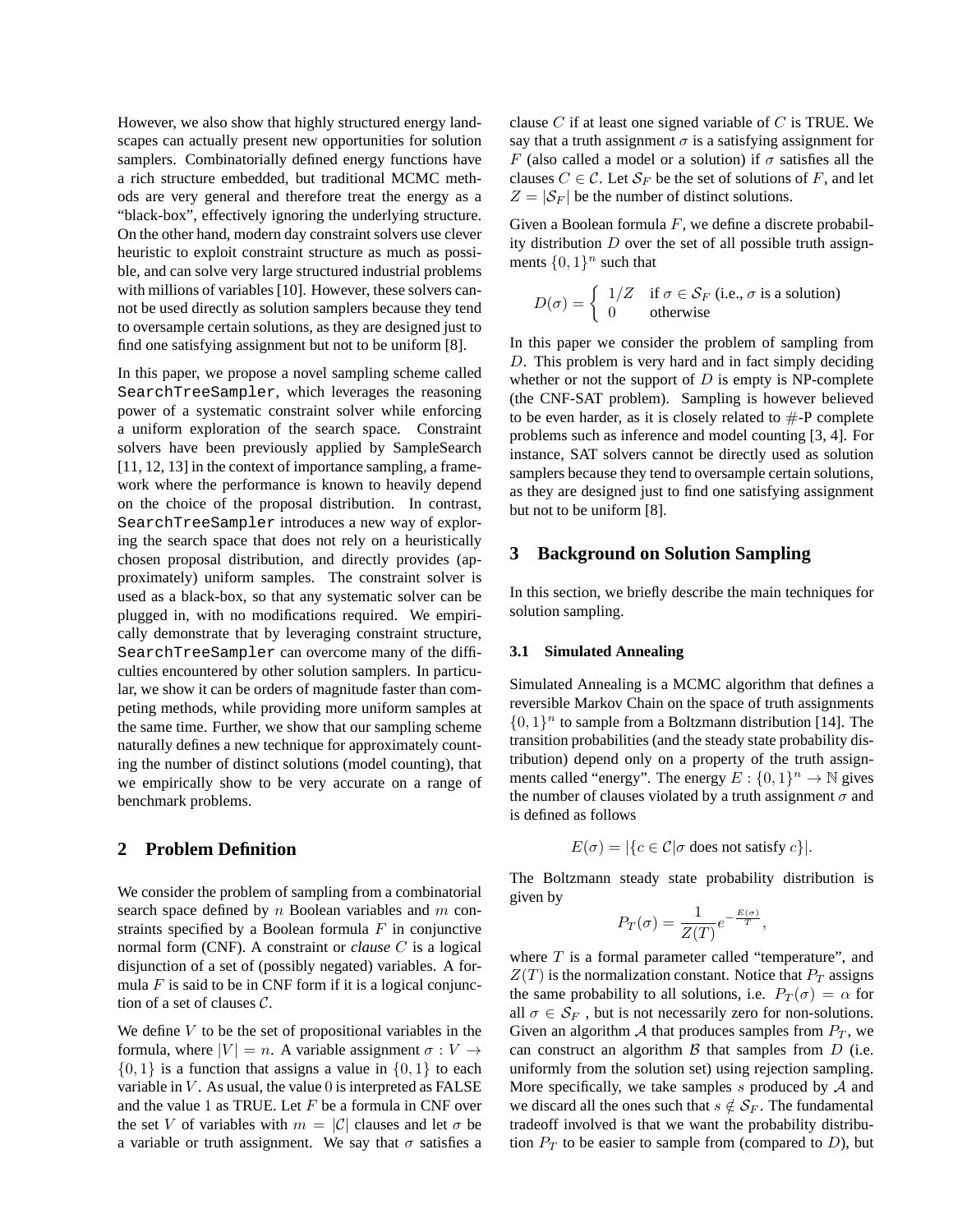at the same time the probability mass should be concentrated on satisfying assignments (i.e.  $P_T$  should be close enough to  $D$ ) so that we don't generate too many unwanted samples (i.e. non-solutions). Closely related to Simulated Annealing (SA) is the Gibbs Sampler for the Boltzmann distribution, that defines a similar Markov Chain with the same steady state probability distribution [2]. In our analysis below, we consider a fixed temperature annealing where T is fixed during the run of the Markov Chain.

## **3.2 SampleSAT**

In [8] Wei et al. propose the use of an hybrid approach where they interleave SA moves with moves based on a focused random walk procedure (inspired by local search SAT solvers [15]). This approach is based on a result by Papadimitriou [16] proving that a random walk procedure for SAT will find a solution to any satisfiable 2CNF formula in  $O(n^2)$  time, where n is the number of variables in the formula. While the role of focused random walk moves is to find solution "clusters", the role of SA moves is to heuristically provide some level of uniformity of the sampling. The drawback of this approach is that it does not maintain any detailed balance equation so there is no control on the resulting steady state probability distribution. SampleSAT therefore loses all the theoretical guarantees on the uniformity of the sampling provided by SA, and as we show below in the experimental section, it can lead to poor uniformity also in practice.

## **3.3 SampleSearch**

SampleSearch [11, 12, 13] is an importance sampling technique that draws samples from the so-called *backtrack-free distribution*. Although it is not a uniform sampler, these samples can be used to compute expectations (using importance sampling) by correcting for the non uniformity of the *backtrack-free distribution*. The support of the *backtrackfree distribution* corresponds exactly to the set of solutions, and this greatly reduces the number of rejected samples. However, as other importance sampling schemes, the performance is highly dependent on the choice of the proposal distribution, which is usually precomputed using a generalized belief propagation scheme [11]. Sampling from the *backtrack-free distribution* can be achieved either by using a complete solver as a black-box, or by using the Sample-Search scheme, which integrates backtracking search with sampling [12]. Our approach is similar in the sense that we also use a complete solver as an oracle as we explore the search tree. However, the search tree is explored is a very different way. Specifically, our *recursive* approach aims at uniformly exploring of the search tree level by level, and directly provides (approximately) uniform samples without need for a heuristically chosen proposal distribution (e.g., using variational methods). We will compare the performance of the two methods for model counting below.

# **4 Black-Box Sampling**

Modern day SAT solvers are very effective at finding *a solution*, but they explore the search space in a highly nonuniform way. This is because they use heuristics such assigning "Pure literals" (e.g., if a variable only appears with positive sign in a formula, then it can be safely set to true) that heavily bias the search towards certain parts of the search space.

Modifying a pure DPLL-style algorithm to produce uniform samples is a challenging task. Suppose the choice of the ordering in which variables are set is chosen uniformly at random, and the polarity (whether to assign true or false to a variable during search) is also chosen uniformly at random. Then in general the first solution found is not a uniform sample from  $S_F$ . A simple counterexample is the formula  $x_1 \vee x_2$ , where it can be seen that the solution  $x_1 = x_2 = 1$  is less likely to be found in both possible variables orderings. In order to obtain uniform samples, one could choose the polarity of the variables according to their marginal probabilities (with respect to  $D$ ), but this would defy the purpose of sampling, since we often want to obtain samples precisely to estimate quantities such as marginals.

Instead of modifying an existing search procedure to produce uniform samples, we introduce a novel recursive sampling scheme that aims at enforcing a level by level uniform exploration of the search tree, while leveraging the reasoning power of a complete SAT solver.

## **4.1 A Recursive Sampling Strategy**

Our method is based on the notion of *pseudosolution*, defined as follows:

**Definition 1.** *Let* π *be an ordering of the variables. A* pseudosolution *of level* i *is a truth assignment to the first* i *variables that can be completed to form a solution (i.e. a node in the search tree at level* i *that has a solution as a descendant). We denote* S<sup>i</sup> *the set of* pseudosolutions *of level* i*.*

Our recursive strategy (Algorithm 1) is based on the idea of dividing the search tree into  $L$  levels, and recursively sampling *pseudosolutions* using previously generated samples of *pseudosolutions* of a higher level (see Figure 1). In other words, we assume to have access to uniform samples of ancestors of solutions at level  $i$ , and we generate samples of ancestors of solutions at level  $i + \ell$  using Algorithm 2. The procedure is initialized with a pseudosolution of level 0, i.e. an empty variable assignment. Note that generating samples from *pseudosolutions* of level n (if there are n variables) is equivalent to the original problem of sampling solutions from  $S_F$ .

A complete SAT solver is used in Algorithm 2 to generate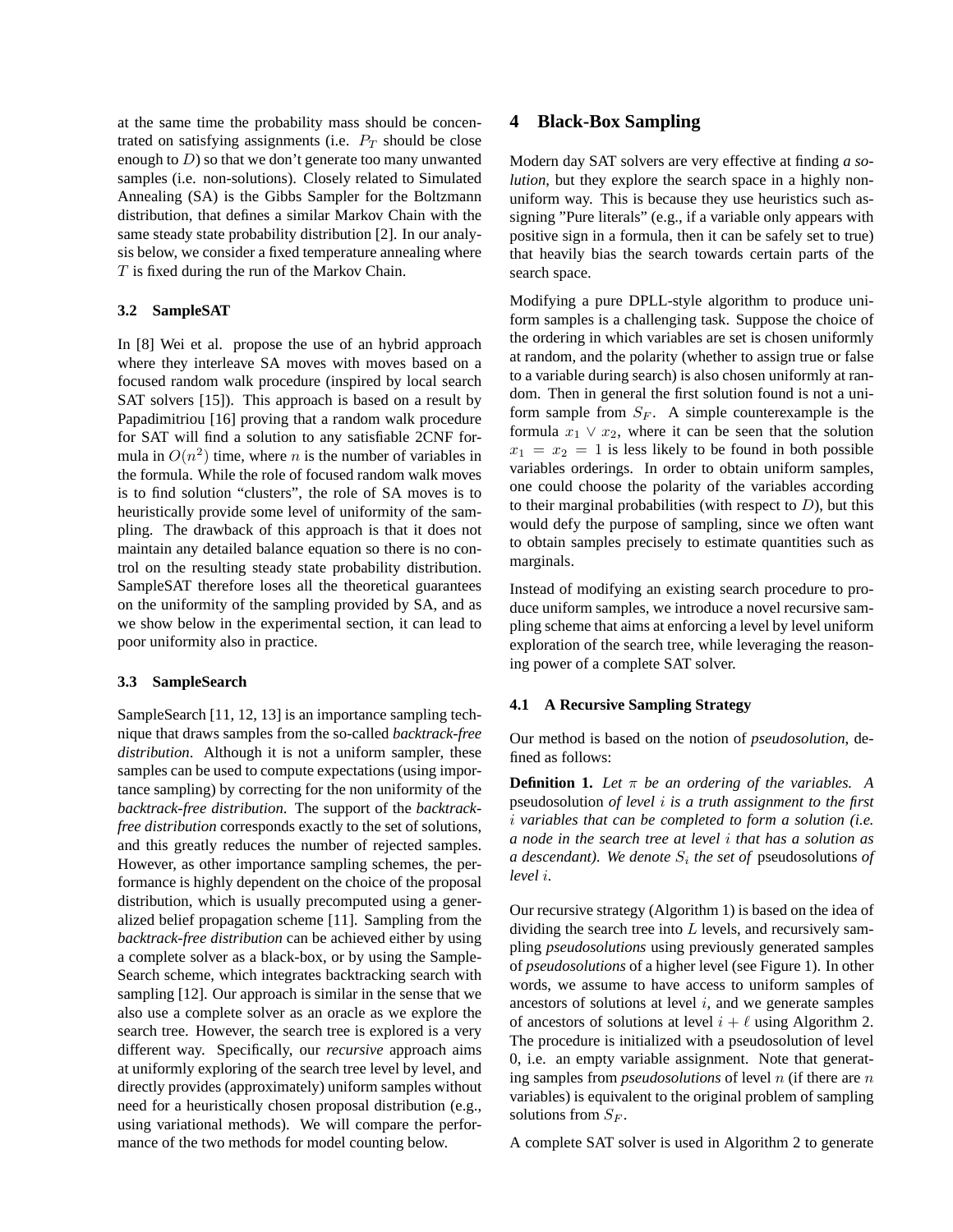**Algorithm 1** SearchTreeSampler $(F, k, M)$ 

**Input:** Formula F with n vars. Parameters  $k$ ,  $M = 2^{\ell}$ **Output:** A set S of solutions of F **if** F is not satisfiable **then return** ∅ **else** Let  $\Phi_0 = {\top}$  // True, empty variable assignment Let  $L = \lceil \frac{n}{\ell} \rceil$  // number of levels **for**  $i = 1, \dots, L$  **do**  $\Phi_i \leftarrow \text{BlackBoxSampler}(\Phi_{i-1}, k, \ell)$ **end for return**  $\Phi_L$ **end if**



Figure 1: Representation of how Algorithm 1 explores the search tree.

 $D(s_j)$ , the set of all pseudosolutions of level  $i + \ell$  with  $s_j$ as ancestor. This is accomplished by repeatedly checking the satisfiability of  $F \wedge s_j \overline{\bigwedge}_{d \in D} \neg d$  until it is provably unsatisfiable, adding a *pseudosolution* d to D each time one is found. Completeness is required in order to enumerate all elements of  $D(s_i)$ , i.e. to prove unsatisfiability when all elements have been found.

#### **4.2 Analysis**

It is easy to verify by induction that the sets  $\Phi_i$  in Algorithm 1 satisfy the property  $|\Phi_i| \ge \min\{k, |S_i|\}$ . The key property of Algorithm 2 is that the set  $S$  returned is such that sampling from  $S$  is approximately equivalent to sampling from  $S_{i+\ell}$ , the set of *pseudosolutions* of level  $i + \ell$ . The parameter  $k > 1$  controls the uniformity of the sampling. This is formalized by the following Theorem:

**Theorem 1.** *Let* S *be the output of Algorithm 2 with input*  $\Phi$  *such that*  $|\Phi| \ge \min\{k, |S_i|\}$ *, and*  $s, s' \in S_{i+\ell}$  *be any two pseudosolutions of level*  $i + \ell$ *. We have* 

$$
\frac{k}{M+k-1} \le \frac{P(s)}{P(s')} \le \frac{M+k-1}{k},
$$
 (1)

*where*  $M = 2^{\ell}$  *and*  $P(s)$  *is the probability that a uniformly sampled element from* S *is equal to* s*.*

| <b>Algorithm 2</b> BlackBoxSampler( $\Phi, k, \ell$ )                     |
|---------------------------------------------------------------------------|
| <b>Input:</b> A set $\Phi$ of uniformly sampled pseudosolutions of        |
| level <i>i</i> . Parameters $k, l$                                        |
| <b>Output:</b> A set S of pseudosolutions of level $i + l$ (ap-           |
| proximately uniformly sampled) with $2^{\ell} \Phi  \geq  S  \geq  \Phi $ |
| $S = \emptyset$                                                           |
| for $j = 1, \dots, \min\{k,  \Phi \}$ do                                  |
| Sample $s_i$ from $\Phi$ without replacement                              |
| Generate $D(s_i)$ , the set of all pseudosolutions of level               |
| $i+\ell$ with $s_i$ as ancestor (using a complete SAT solver)             |
| $S = S \cup D(s_i)$                                                       |
| end for                                                                   |
| return S                                                                  |
|                                                                           |

*Proof.* Suppose  $k \leq |\Phi|$  (otherwise, it means that  $\Phi$  contains all pseudosolutions of level  $i$ , hence by definition  $S = S_{i+\ell}$  and therefore  $P(s) = P(s')$ , and that  $\Phi \subseteq S_i$ is a set of uniformly sampled pseudosolutions of level  $i$ . We can think of each pseudosolution  $s \in \Phi$  as an urn, that contains a certain number  $1 \leq |D(s)| \leq M = 2^{\ell}$  of pseudosolutions at a lower level  $i + \ell$  (its descendants). Let  $|S_i| = N \geq |\Phi|$  be the total number of pseudosolutions of level i.

Since  $\Phi$  contains uniform samples,  $s_1, \dots, s_k$  in Algorithm 2 are also uniform samples of *pseudosolutions* of level  $i$ . Let  $S$  as in Algorithm 2 (the union of the contents of the k urns selected). Let  $s \in S_{i+\ell}$  be a pseudosolution of level  $i + \ell$ , and let  $a(s) \in S_i$  be its unique ancestor at level *i*. Clearly, the probability that  $s \in S$  is  $P[s \in S] = \frac{{N-1 \choose k-1}}{{N \choose k}}$  $\binom{N}{k}$ that is equal to the probability of selecting the ancestor  $a(s)$ of s on level i. Let e be a randomly selected element of S. Ideally, we would like the probability  $P(s) \triangleq P[e = s]$  to be a constant independent of s (uniform sampling). However, intuitively this is not exactly constant because there is a bias towards elements such that  $|D(a(s))|$  is small. Specifically,

$$
P(s) = \frac{1}{\binom{N}{k}} \sum_{\ell_1 \cdots \ell_{k-1}} \frac{1}{|D(a(s)) \cup D(s_{\ell_1}) \cdots \cup D(s_{\ell_{k-1}})|}.
$$

Since the sets are disjoint,

$$
P[e = s] = P(s) = \frac{\binom{N-1}{k-1}}{\binom{N}{k}} \sum_{t=1}^{\binom{N-1}{k-1}} \frac{1}{\binom{N-1}{k-1}} \frac{1}{|D(a(s))| + z_t},
$$

where  $z_t = |D(s_{\ell_1}) \cup \cdots \cup D(s_{\ell_{k-1}})| \geq k-1$ . Let  $s' \in$  $S_{i+\ell}$  be another pseudosolution of level  $i+\ell$ . We rewrite  $P(s)$  as

$$
\frac{1}{\binom{N}{k}}\left(\sum_{t=1}^{\binom{N-2}{k-2}}\frac{1}{|D(a(s))|+a_t+|D(a(s'))|}+\sum_{t=1}^{\binom{N-2}{k-1}}\frac{1}{|D(a(s))|+b_t}\right).
$$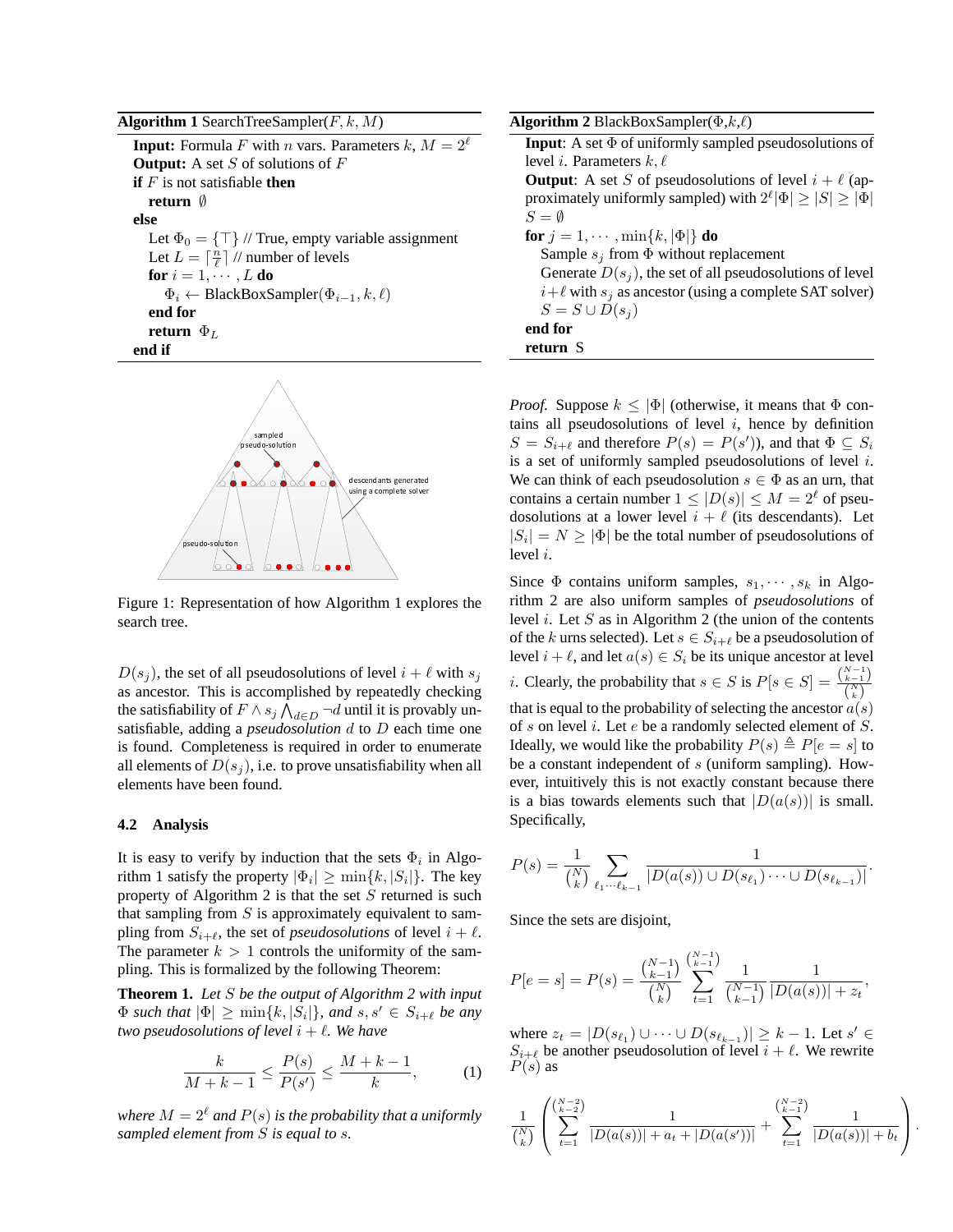Suppose wlog that  $|D(a(s))| \geq |D(a(s'))|$ . Then,

$$
\frac{1}{|D(a(s'))|+b_t} \le \frac{|D(a(s))|+k-1}{|D(a(s'))|+k-1}\frac{1}{|D(a(s))|+b_t}
$$

by Lemma 1, and using the fact that  $1 \leq |D(a(s))| \leq M$ ,

$$
\frac{1}{|D(a(s'))|+b_t} \le \frac{M+k-1}{k} \frac{1}{|D(a(s))|+b_t}.
$$

Hence,

$$
\sum_{t=1}^{\binom{N-2}{k-1}} \frac{1}{|D(a(s'))|+b_t} \le \frac{M+k-1}{k} \sum_{t=1}^{\binom{N-2}{k-1}} \frac{1}{|D(a(s))|+b_t}
$$

and finally,

$$
\frac{\left(\sum_{k=1}^{N-2}\right)}{\sum_{t=1}^{N-2}|\overline{D(a(s))}|+a_t+|D(a(s'))|}+\sum_{t=1}^{N-2}\frac{1}{|D(a(s'))|+b_t}\right)\le
$$
  

$$
\frac{M+k-1}{k}\left(\sum_{t=1}^{N-2}\frac{1}{|D(a(s))|+a_t+|D(a(s'))|}+\sum_{t=1}^{N-2}\frac{1}{|D(a(s))|+b_t}\right)
$$

that gives

$$
\frac{P(s')}{P(s)} \le \frac{M+k-1}{k}.
$$

**Lemma 1.** *Given*  $d \geq c$  *and a finite sequence*  $\{b_j\}_1^T$  *such that*  $0 < k - 1 \le b_j$  *for all j, we have* 

$$
\frac{\sum_{j} \frac{1}{c+b_j}}{\sum_{j} \frac{1}{d+b_j}} \le \frac{d+k-1}{c+k-1}.
$$

*Proof.* Notice that for any j we have  $\frac{\frac{1}{c+b_j}}{\frac{1}{d+b_j}} \leq \frac{1/(c+k-1)}{1/(d+k-1)}$  $1/(d+k-1)$ because when  $c \le d$  it is a monotonically decreasing function of  $b_i$ . The desired result follows by summing up both sides over  $j$  and dividing. □

Equation (1) shows that the sampling becomes more uniform as  $k \to \infty$ , and allows us to bound the uniformity of the output of Algorithm 2 as a function of  $k$  (a pseudosolution cannot be much more likely than another one). For instance, when  $M = 2$  and  $k = 100$ , a pseudosolution cannot be more than 1% more likely to be sampled than another one. Notice that larger values of  $k$  would both improve the uniformity of the sampling and at the same time increase the number of output samples (sampling is without replacement). However, larger values of  $k$  would also require more calls to the SAT solver.

**Remark**: When Algorithm 2 is used recursively as in Algorithm 1, the samples received as input are usually not truly uniform unless  $k$  is larger than the total number of solutions<sup>2</sup>. Even though in general the sets  $\Phi_i$  in Algorithm

1 do not meet the assumptions of Theorem 1, they tend to satisfy them as  $k \to \infty$ . The effect of rather small, practical values of  $k$  is investigated empirically below, where we evaluate the statistical properties of the output samples  $\Phi_L$ .

#### **4.3 Complexity**

 $\Box$ 

If  $n$  is the number of variables of the input formula  $F$ , Algorithm 1 requires  $O(\lceil \frac{n}{\log M} \rceil Mk)$  calls to the SAT solver to get at least min $\{\text{\#solutions of F}, k\}$  samples. Larger values M require more calls to the SAT solver, but intuitively also improve the uniformity of the sampling by reducing the number of recursions. In particular, in the extreme (impractical) case  $M = 2^n$  we obtain truly uniform sampling because it corresponds to exact model counting (explicitly enumerating all solutions). Notice also that although in our experiments we use constant values for  $k$  and  $M$ , they could be chosen as a function of the level  $i$ .

# **5 Evaluating Sampling Methods**

It can be verified that Simulated Annealing (SA) is ergodic for all "temperatures"  $T > 0$  when new configurations are generated by randomly flipping a variable chosen uniformly at random (so that the chains are irreducible [2]). Since according to the steady state probability distribution all satisfying assignments have the same probability, in principle SA will provide uniform samples if we are willing to wait until the stationary distribution is reached. However, the amount of time we have to wait until the chain reaches its steady state and between two consecutive samples is of paramount importance for any practical application. On the other hand, SampleSAT is often much faster at finding solutions because of the focused random walk component, but it does not provide any guarantee on the uniformity of the sampling. To evaluate the practical utility of these methods it is therefore important to quantitatively measure the uniformity of the samples provided after finite amounts of time.

The experiments are run on a set of formulas  $F$  for which we know (analytically or using exact model counters [17]) that the number of distinct solutions  $|S_F|$  is relatively small  $(< 1000)$ . Therefore, by taking a sufficiently large number of samples, we are able to check the uniformity of the methods. In particular, let  $N_i$  be the number of times the *i*th solution has been sampled, for  $i = 1, \ldots, |S_F|$ . Given P samples from a truly uniform solution sampler, we expect  $N_i$  to be close to  $P/|S_F|$  (since for the law of large numbers  $N_i/P$  converges to  $1/|S_F|$  in probability as  $P \to \infty$ ). To quantitatively measure the uniformity of the sampler, we use the Pearson's  $\chi^2$  statistic defined as

$$
\chi^2 = \frac{1}{P/|S_F|} \sum_i (N_i - P/|S_F|)^2,
$$

where  $P/|S_F|$  is the expected theoretical frequency under

<sup>&</sup>lt;sup>2</sup>Uniformity is also guaranteed for the first  $b$  levels, until  $|S_b| < k$ .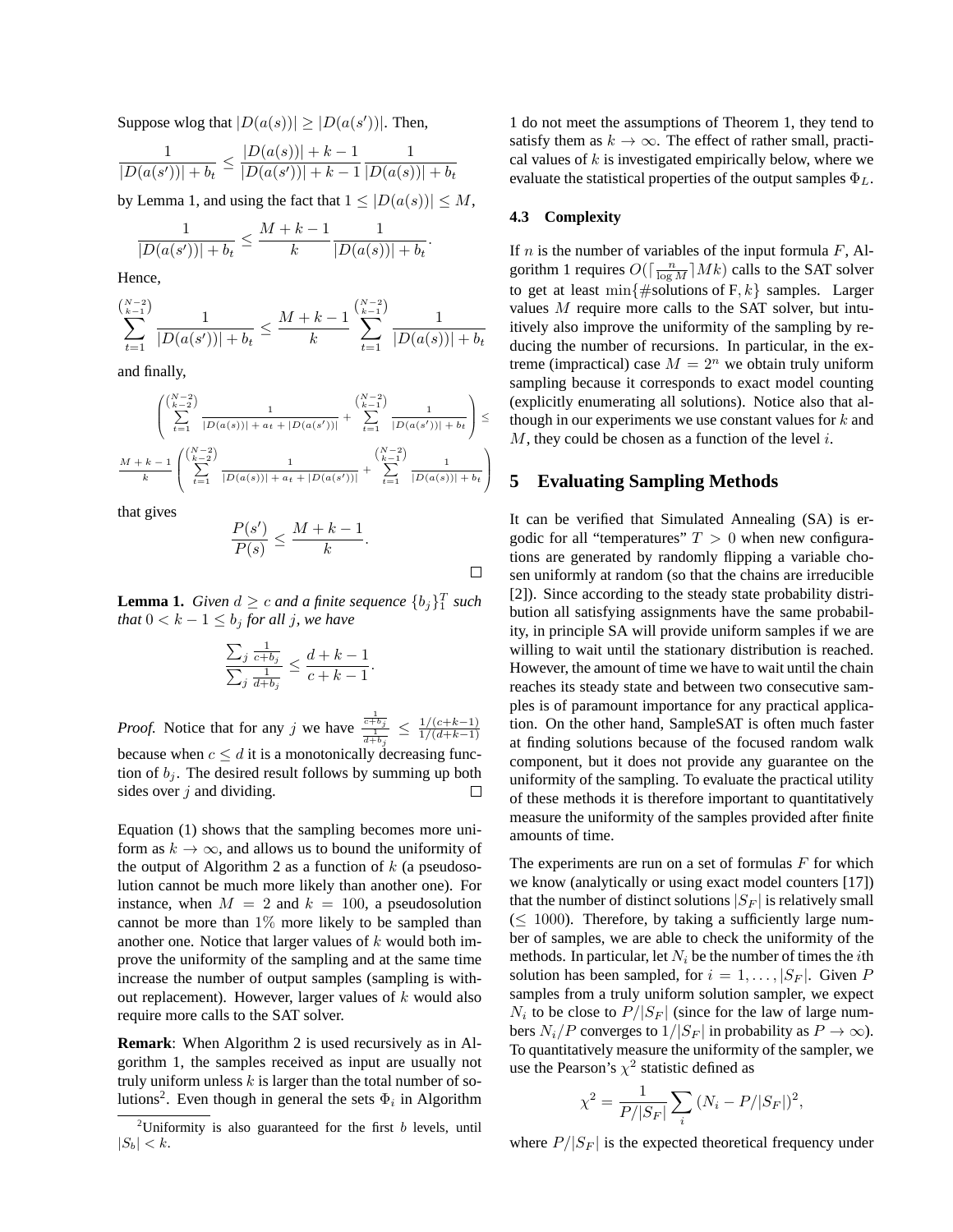the hypothesis that the distribution is truly uniform. The  $\chi^2$  value can be used to test a null hypothesis stating that the frequencies  $N_i$  observed are consistent with a uniform distribution. In particular, the null hypothesis is rejected if the  $\chi^2$  value is larger than a cutoff value that depends on the number of distinct solutions  $|S_F|$  (specifying the number of degrees of freedom of the distribution) and on the statistical significance desired (e.g., 0.05).

For our experiments, we use MiniSAT 2.2 [18] as a complete solver in Algorithm 1. Pseudosolutions are defined according to lexicographical variable ordering  $\pi_{LX}$ . For efficiency, all the experiments are run with  $M = 2$ . When we wish to obtain  $P$  samples, we keep running SearchTreeSampler with a parameter  $k < |S_F| < P$ until we obtain at least  $P$  samples (taking exactly  $k$  samples without replacement from  $S_F$  per run), and we report the total running time. Note that choosing  $k \geq |S_F|$  (e.g.,  $k = P$ ) wouldn't let us evaluate the performance of the method as an approximately uniform sampler, because it would correspond to enumerating all solutions (hence perfectly uniform sampling).

SA is evaluated as follows. We run the chain from a random initial truth assignment, discarding all the samples for the first  $10^7$  steps (burn-in phase). After the burn-in phase, we assume that the Markov Chain has reached its steady state distribution and we start taking samples. Every  $K$  steps, the current truth assignment  $\sigma_t$  is taken as a sample from the steady state distribution. We wait for  $K$  steps to ensure that consecutive samples are sufficiently independent. If the sample  $\sigma_t$  is a solution ( $\sigma_t \in S_F$ ), we output it, otherwise we discard it. This process is carried out until we find a prescribed number of solutions  $P$  (non necessarily all distinct). SampleSAT is executed with default parameters, and all methods are run on the same 3GHz machine with 4Gb of memory.

## **6 Challenging Sample Spaces**

#### **6.1 Golf-Course energy landscape**

We first consider a class of instances from [8] which we call  $plateau(b)$ , defined as

$$
(x_1 \vee y_1) \wedge (x_1 \vee y_2) \wedge \cdots \wedge (x_1 \vee y_b) \wedge (\neg x_1 \vee z_1) \wedge (\neg x_1 \vee \neg z_1).
$$

This class of instances is hard for local search methods such as SA because it has a very large plateau of truth assignments (of size at least  $2^{b+1}$ ) with energy  $E(\sigma) = 1$ , corresponding to assignments with  $x_1 = 1$ . The effect of the last two clauses is to enforce  $x_1 = 0$ , so that there are only two distinct solutions. Intuitively, this instance is difficult for SA because in order to reach one of the solutions, SA needs to set  $x_1 = 0$ . Setting  $x_1 = 0$  is likely to violate several of the first b clauses, making the uphill move unlikely to be accepted. Formally, in [8] it is shown (Theorem 1) that SA at fixed temperature with probability going to 1 takes time exponential (in  $b$ ) to find a satisfying assignment.

As shown in [8], SampleSAT is not affected by energy plateaus because it uses focused moves to quickly reach solutions. Since it is not based on local information, SearchTreeSampler is not affected by energy plateaus. In fact, since  $plateau(b)$  instances belong to 2-CNF (formulas with at most 2 variables per clause) and has two solutions, we can use the following result:

**Theorem 2.** *Algorithm 1 provides uniform samples in polynomial time for 2-CNF instances* F *such that*  $S_F \leq k$ .

*Proof.* Follows from the fact that 2-SAT is solvable in polynomial time. Uniformity follows from the fact that Algorithm 1 will output all solutions when  $S_F \leq k$ .  $\Box$ 

#### **6.2 Energy barriers**

We define an energy barrier between two variable assignments  $\sigma, \sigma' \in \{0, 1\}^n$  as the minimum over the set of all possible paths on the Boolean hypercube  $\{0,1\}^n$  between  $\sigma$  and  $\sigma'$  of the maximum energy of the configurations in each path. Simulated Annealing is designed to deal with energy barriers (such as the ones encountered around a local minimum) by allowing occasional uphill moves (stochastic hill climbing), i.e. moves that lead to an increase of the energy function. In particular, larger values of the temperature parameter  $T$  make the acceptance of uphill moves more likely.

In this section, we will show that SA can only deal with relatively low energy barriers if we want to maintain a reasonable efficiency in the rejection sampling scheme. Consider the following CNF formula that we call  $XORBarrier(b)$ :

$$
(x_1 \Rightarrow y_1) \land (x_1 \Rightarrow y_2) \land \cdots \land (x_1 \Rightarrow y_b) \land (\neg x_1 \Rightarrow \neg y_1) \land (\neg x_1 \Rightarrow \neg y_2) \land \cdots \land (\neg x_1 \Rightarrow \neg y_b).
$$

We use the term  $XORBarrier(b)$  because it is equivalent to a conjunction of XOR constraints of the form  $\neg(x_1 XOR y_1) \wedge \cdots \wedge \neg(x_1 XOR y_b)$ . It is easy to see that for any value of  $b$ , these instances have only two solutions  $(x_1, y_1, \dots, y_b) = (0 \dots 0)$  and  $(x_1, y_1, \dots, y_b) =$  $(1 \cdots 1)$ . It can be seen that  $d(i) = |\{\sigma \in \{0, 1\}^n | E(\sigma) =$  $|i\rangle| = 2\binom{b}{i}$ . For any value of the temperature parameter T, the steady state probability of having SA in a configuration with energy  $i$  is

$$
\mathbb{P}[E(\sigma) = i] = \sum_{\sigma | E(\sigma) = i} P_T(\sigma) \propto n(i) e^{-\frac{i}{T}} = 2 {b \choose i} e^{-\frac{i}{T}}.
$$

The key feature of this type of instances is the following. Since Simulated Annealing (and Gibbs Sampling) flips only one variable at a time, it is easy to see that any path in the Markov Chain graph that brings from one solution to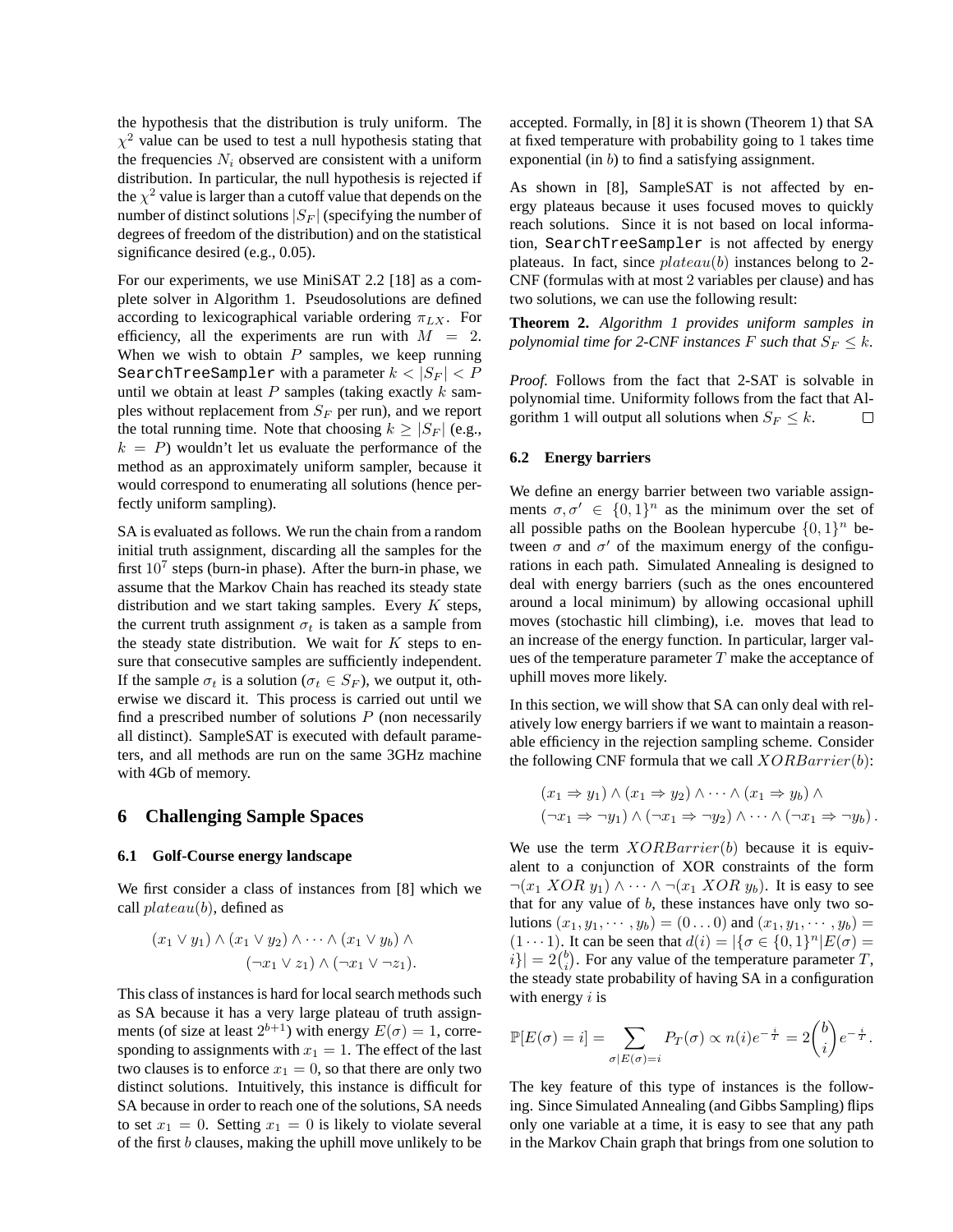

Figure 2: Uniformity of sampling. Frequency each solution is sampled by different methods.

the other one will contain a configuration that violates  $b/2$ constraints. Therefore we conclude that there is an energy barrier of "height"  $b/2$  between the two solutions.

For large values of  $b$ , one cannot find a temperature  $T$  that provides both high enough  $P_T(0)$  (i.e. small number of flips per solution) and  $P_T(b/2)$  (i.e. probability of "jumping" over the barrier) to obtain a practical sampler. For instance, for  $b = 80$ , to get  $P_T(40) > 10^{-9}$  (i.e. climbing the barrier on average once in about a billion samples) SA needs a temperature  $T > 0.75$ , but  $P_{0.75}(0) = 7.4 \times 10^{-9}$ (which means that on average we need more than  $10^8$  samples to get a single solution). Similar results are obtained when using Gibbs sampling. This is because a Gibbs sampler has the same Boltzmann steady state probability distribution and it also proceeds by flipping a single variable at a time, so it cannot "jump" over the barrier with a single move.

Since instances in  $XORBarrier(b)$  belong to 2-SAT and have 2 solutions, from Theorem 2 Algorithm 1 provides uniform samples in polynomial time.

A common strategy to partially overcome the ergodicity problems of Gibbs sampling and Simulated Annealing is the use of multiple parallel chains [9] or restarts [8]. These approaches can be quite effective and, for instance, are capable of producing uniform samples for the  $XORBarrier(b)$  class of instances presented above. Intuitively, this is because on average 50% of the random initial assignments will be on one side of the barrier (i.e., the halfhypercube with  $x_1 = 0$ ) and the other 50% on the other side  $(i.e.,  $x_1 = 1$ ).$ 

#### **6.3 Asymmetric spaces with energy barriers**

These approaches are however not sufficient to sample from distributions where there are "solution clusters" (i.e., groups of solutions that are close in Hamming distance) of different sizes that are separated by energy barriers. Consider for instance the following class of instances that we call  $AsymXORbarrier(b, \ell)$ :

 $XORBarrier(b) \wedge (x_1 \vee z_1) \wedge (x_1 \vee z_2) \wedge \cdots \wedge (x_1 \vee z_{\ell}).$ 

The effect of the additional clauses  $(x_1 \vee z_i)$  is to create a cluster of  $2^{\ell}$  solutions on one side of the barrier  $(x_1 = 1)$ , while there exist only one solution with  $x_1 = 0$ .

As shown in Figure 2a and Table 1 (bottom rows), SearchTreeSampler provides a much more uniform sampling compared to SampleSAT on this type of instances. Specifically, the uniformity of sampling hypothesis is rejected for SampleSAT according to the  $\chi^2$ -test. This is because SampleSAT employs restarts and therefore samples the first solution in Figure 2a (corresponding to the isolated solution with all variables set to 0) too often, i.e. about 50% of the times. Similarly biased results are obtained using a Gibbs Sampler with multiple parallel chains (as implemented in the Alchemy system [9]), while plain SA or Gibbs is not able to cross the barrier in a reasonable amount of time. Further, we see from Table 1 (4th column) that thanks to MiniSAT's reasoning power, SearchTreeSampler is about 3 orders of magnitude faster than SampleSAT.

#### **6.4 Embedded energy barriers**

In Table 1 (top rows), we evaluate the performance of the methods considered on three types of instances: a logistic one generated by SATPlan [19] (*logistic*, with 110 variables, 461 clauses, and 512 solutions), a graph Coloring problem from SatLib [20](*coloring*, with 90 variables, 300 clauses, and 900 solutions), and a random 3-SAT formula (*random*, with 75 variables, 315 clauses, and 48 solutions). We collect respectively  $P = 50000$ ,  $P = 200000$ , and  $P = 5000$  samples for each instance. We also artificially introduce an energy barrier in each of these instances by choosing a variable  $z$  such that there are roughly half solutions with  $z = 1$  and half solutions with  $z = 0$  in the original formula. We then introduce a new set clauses defined by  $XORbarrier(40)$  where we substitute z to  $x_1$ and  $y_1, \ldots, y_{40}$  are fresh variables. Note that this does not change the number of solutions.

We experimented with several values of  $k$  and  $T$  and we provide a summary of the best results obtained in Table 1, both for the original formulas and the ones with an embedded energy barrier. By carefully choosing the tempera-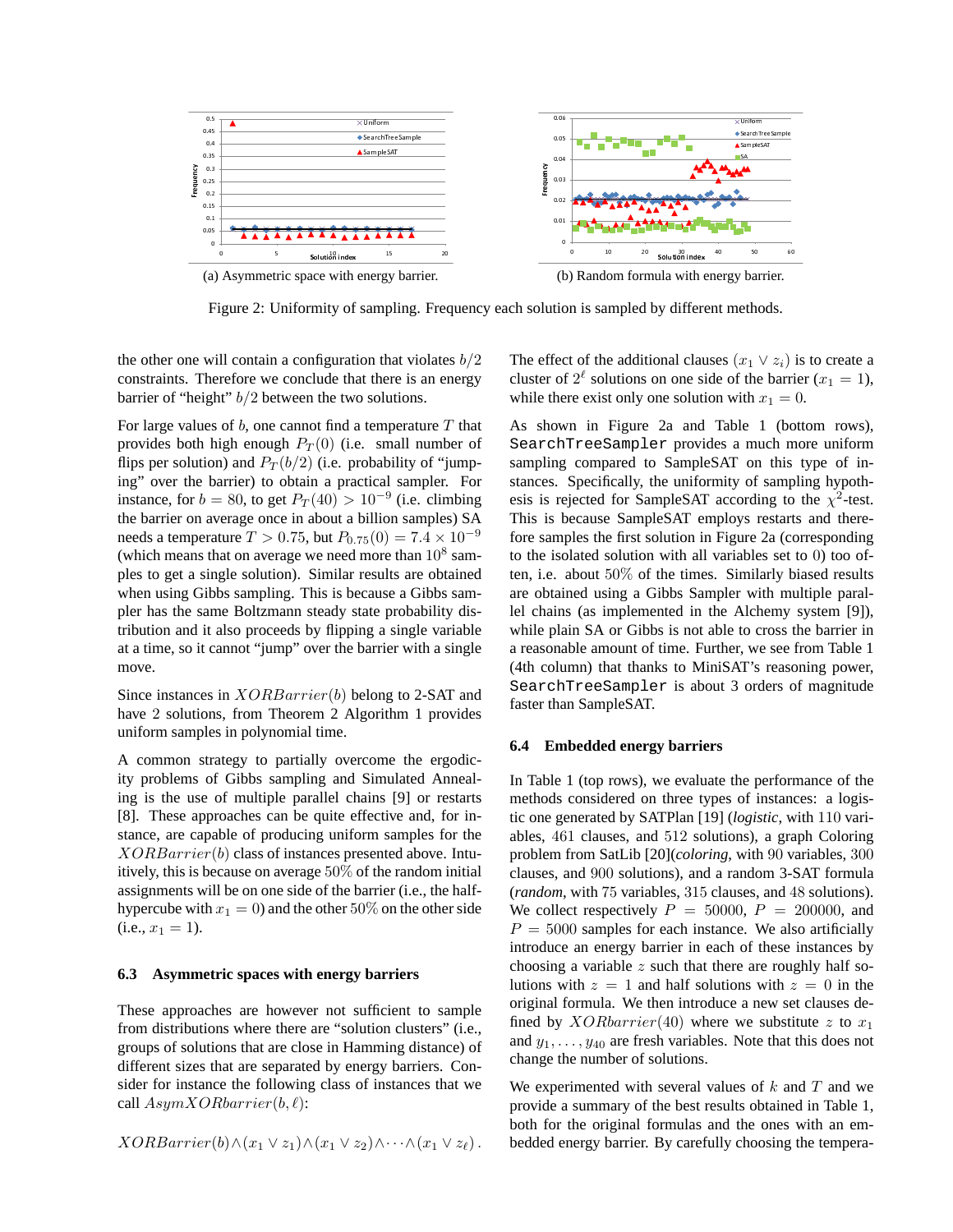| Method                 | Instance             | Parameter  | Time(s) | $\chi^2$ | P-value        |
|------------------------|----------------------|------------|---------|----------|----------------|
| <b>SA</b>              | logistic             | $T=0.25$   | 11028   | 550      | 0.11           |
| SampleSAT              | logistic             |            | 7598    | 534.9    | 0.23           |
| SearchTreeSampler      | logistic             | $k=5$      | 9.8     | 545.82   | 0.14           |
| SearchTreeSampler      | logistic             | $k=20$     | 10.1    | 487.43   | 0.77           |
| SearchTreeSampler      | logistic             | $k=50$     | 9.6     | 407.01   | 0.99           |
| SA                     | logistic+Barrier     | $T = 0.25$ | 42845   | 50495.8  | $\overline{0}$ |
| SampleSAT              | logistic+Barrier     |            | 7296    | 178860.2 | $\Omega$       |
| SearchTreeSampler      | logistic+Barrier     | $k=20$     | 42.53   | 469.23   | 0.90           |
| SA                     | coloring             | $T = 0.25$ | 7589    | 875.131  | 0.71           |
| SampleSAT              | coloring             |            | 28998   | 132559   | $\theta$       |
| SearchTreeSampler      | coloring             | $k=50$     | 184     | 844      | 0.90           |
| SearchTreeSampler      | coloring             | $k = 100$  | 204     | 808.3    | 0.98           |
| SearchTreeSampler      | coloring             | $k = 200$  | 228     | 672.15   | 1.00           |
| <b>SA</b>              | coloring+Barrier     | $T=0.25$   | 29434   | 100905   | $\mathbf{0}$   |
| SampleSAT              | coloring+Barrier     |            | 29062   | 141027   | $\Omega$       |
| SearchTreeSampler      | coloring+Barrier     | $k = 100$  | 435     | 746.40   | 0.99           |
| <b>SA</b>              | random               | $T=0.3$    | 8673    | 36.62    | 0.88           |
| SampleSAT              | random               |            | 740     | 970.21   | $\mathbf{0}$   |
| SearchTreeSampler      | random               | $k=10$     | 2.5     | 76.84    | $\Omega$       |
| SearchTreeSampler      | random               | $k=1.5$    | 3       | 31.28    | 0.96           |
| SearchTreeSampler      | random               | $k=20$     | 5       | 29.26    | 0.98           |
| $\overline{\text{SA}}$ | $random + Barrier$   | $T=0.3$    | 71077   | 4211.40  | $\overline{0}$ |
| SampleSAT              | random+Barrier       |            | 744     | 1104.9   | $\theta$       |
| SearchTreeSampler      | random+Barrier       | $k=10$     | 7.0     | 64.55    | 0.04           |
| SearchTreeSampler      | random+Barrier       | $k=15$     | 7.1     | 32.64    | 0.94           |
| SearchTreeSampler      | random+Barrier       | $k=20$     | 7.1     | 32.33    | 0.95           |
| SampleSAT              | AsymXORBarrier(80,4) |            | 290     | 6508     | $\overline{0}$ |
| SearchTreeSampler      | AsymXORBarrier(80,4) | $k=2$      | 0.7     | 51.54    | $\mathbf{0}$   |
| SearchTreeSampler      | AsymXORBarrier(80,4) | $k=5$      | 0.4     | 17.35    | 0.36           |
| SearchTreeSampler      | AsymXORBarrier(80,4) | $k=10$     | 0.3     | 7.84     | 0.95           |
| SampleSAT              | AsymXORBarrier(80,8) |            | 4260    | 1893391  | $\overline{0}$ |
| SearchTreeSampler      | AsymXORBarrier(80,8) | $k=25$     | 1.9     | 220.14   | 0.94           |
| SearchTreeSampler      | AsymXORBarrier(80.8) | $k=50$     | 1.6     | 197.17   | 0.99           |

Table 1: Uniformity of sampling for instances with and without embedded energy barriers. P-value is the probability of observing an event at least as extreme under the null hypothesis (uniform sampling). In bold null hypothesis is not rejected.

ture parameter  $T$ , SA can provide uniform samples for the original formulas. However, it is very slow compared to the other methods (smaller  $T$  would make it faster, but the samples would not be uniform). On the other hand, SampleSAT is generally much faster, but the samples provided are far less uniform. SearchTreeSampler is superior to both SA and SampleSAT, both in terms of running time (at least 2 orders of magnitude faster) and uniformity. As expected, increasing  $k$  improves the uniformity and it does not affect the running time because it also produces more samples per run.

As expected, the introduction of energy barriers severely limits the ergodicity of SA, as shown in the last column of Table 1 and in Figure 2. As a result, both SA and Sample-SAT fail to provide uniform samples (according to the  $\chi^2$ test) for the instances with embedded energy barriers. On the other hand, the uniformity of SearchTreeSampler is not affected, although the runtime increases (because the search tree is deeper with the introduced fresh variables).

# **7 A New Model Counting Technique**

A typical way [21, 22] to estimate the number of solutions  $|S_F| = Z$  (model count) of a formula F using a sample approximation is to estimate a series of multipliers

Z  $Z(x_1 = a_1)$  $Z(x_1 = a_1)$  $\frac{Z(x_1=a_1)}{Z(x_1=a,x_2=a_2)} \cdots \frac{Z(x_1=a_1,\cdots,x_{n-1}=a_{n-1})}{1}$  $\frac{1}{1}$ .

For instance,  $\frac{Z(x_1=a_1)}{Z}$  is given by the fraction of solutions that have  $x_1 = a_1$  (the number of solutions in the green vs. yellow part of the search tree in Figure 3), and so on. This can be a challenging task because one has to heuristically select a "good" variable ordering and polarities  $a_1, \dots, a_n$ to condition on, and solve multiple sampling tasks with some of the variables clamped [22].

Algorithm 1 provides a new direct way of estimating the number of solutions. Let  $S_i$  be the set of pseudosolutions of level *i*. Suppose  $Z = |S_n| > 0$  (the formula is satisfiable), and for simplicity let  $M = 2^{\ell} = 2$ . Then, we have

$$
Z = |S_n| = \frac{|S_n|}{|S_{n-1}|} \frac{|S_{n-1}|}{|S_{n-2}|} \frac{|S_{n-2}|}{|S_{n-3}|} \cdots \frac{|S_1|}{1}
$$

(see right panel of Figure 3), where we can estimate each multiplier using the relation

$$
\frac{|S_i|}{|S_{i-1}|} = \frac{1}{|S_{i-1}|} \sum_{s \in S_{i-1}} |D(s)| \approx \frac{1}{|\Phi_{i-1}|} \sum_{\tilde{s} \in \Phi_{i-1}} |D(\tilde{s})|,
$$

where elements  $\tilde{s} \in \Phi_{i-1}$  provided by Algorithm 1 are (approximately) uniformly sampled elements of  $S_{i-1}$ . Note that each multiplier corresponds to the average number of descendants at a given level  $i$  of the search tree, and we can estimate all of them in a single run of SearchTreeSampler (i.e. no need to solve multiple sampling tasks as in [22]).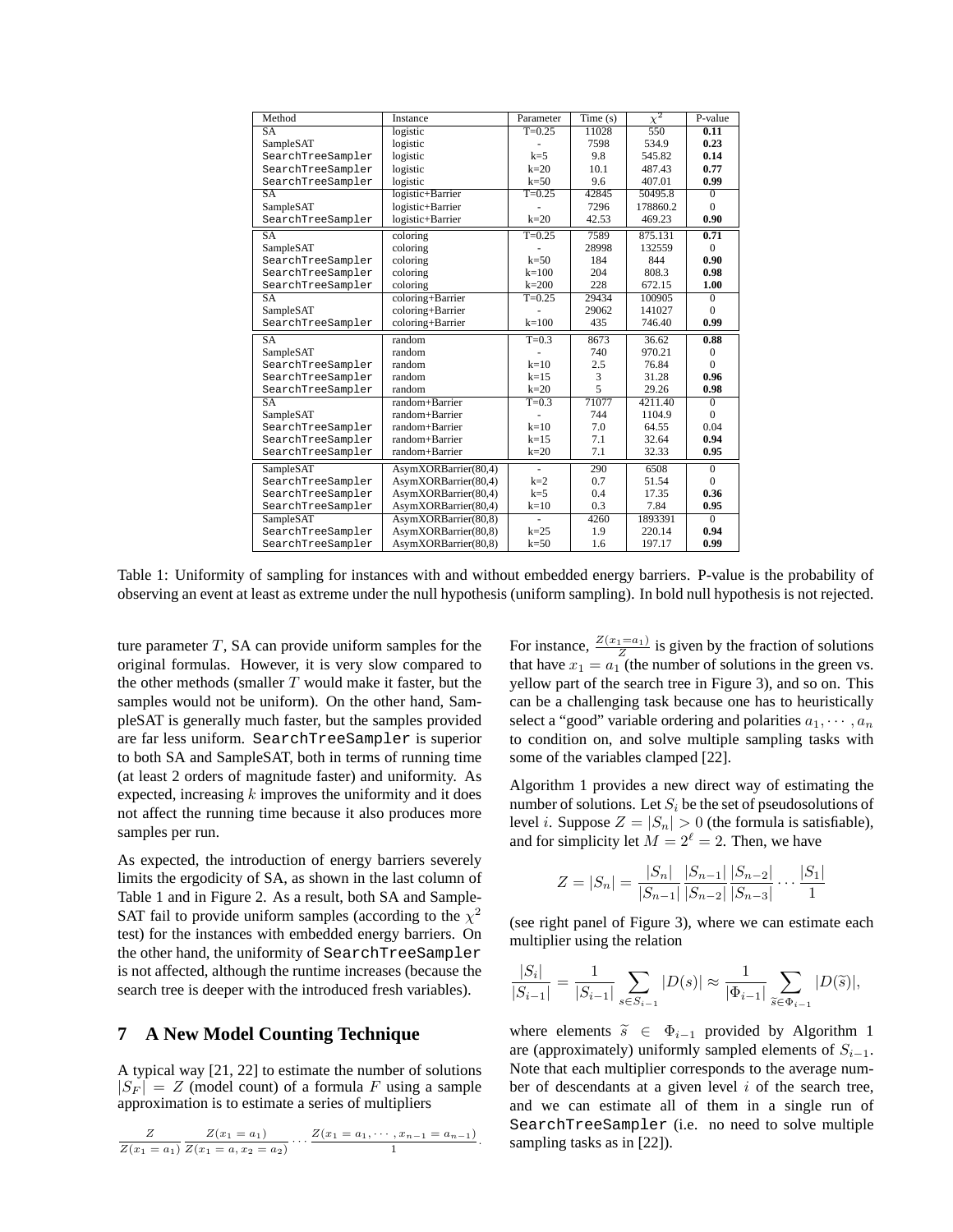

Figure 4: Estimated model count as a function of runtime.



Figure 3: Pictorial representation of the traditional (left) and new model counting techniques (right). Notice the vertical vs. horizontal division of the search tree.

#### **7.1 Experimental Results**

We compare our new counting method with Sample-Search [23], currently the best model counter based on (importance) sampling [12], on several large instances (with known ground truth) from a standard model counting benchmark [3]. In Figure 4 we plot the estimated model count over time (as more samples are being collected) for the two methods, for 4 representative instances (encodings of Latin Squares and Langford's problems). Note that both methods rely on MiniSAT as internal constraint solver. Both methods are run on the same 3GHz machine, SearchTreeSampler with  $k = 500$  and SampleSearch with parameters as in [23].

Our empirical results show that SearchTreeSampler

converges faster and provides more accurate estimates. Similar results are obtained for other instances in the benchmark (not reported for space reasons). Note that these instances have a rather large number of solutions so it is difficult to evaluate the uniformity of the sampling using a  $\chi^2$ test. In this case, the accuracy of the estimates of  $Z$  is an indication of the of the quality of the sampling scheme.

# **8 Conclusions**

We presented SearchTreeSampler, a new method to sample solutions of Boolean formulas and to estimate their count. Our method uses a constraint solver as a blackbox, and can therefore leverage the reasoning power of state-of-the-art constraint solving technology, while maintaining an approximately uniform exploration of the search tree. We presented several challenging domains, such as energy barriers and asymmetric search spaces, that reveal the difficulties of sampling. We presented data demonstrating that standard methods such as Simulated Annealing, Gibbs Sampling, and SampleSAT seriously suffer from these difficulties in terms of runtime and uniformity of the sampling. Our results also demonstrate that SearchTreeSampler can overcome many of these difficulties and is considerably faster on a set of benchmark problems. Further, we show that the intermediate samples of pseudosolutions provided by our method can be used in a new model counting technique, which is shown to be very effective in practice.